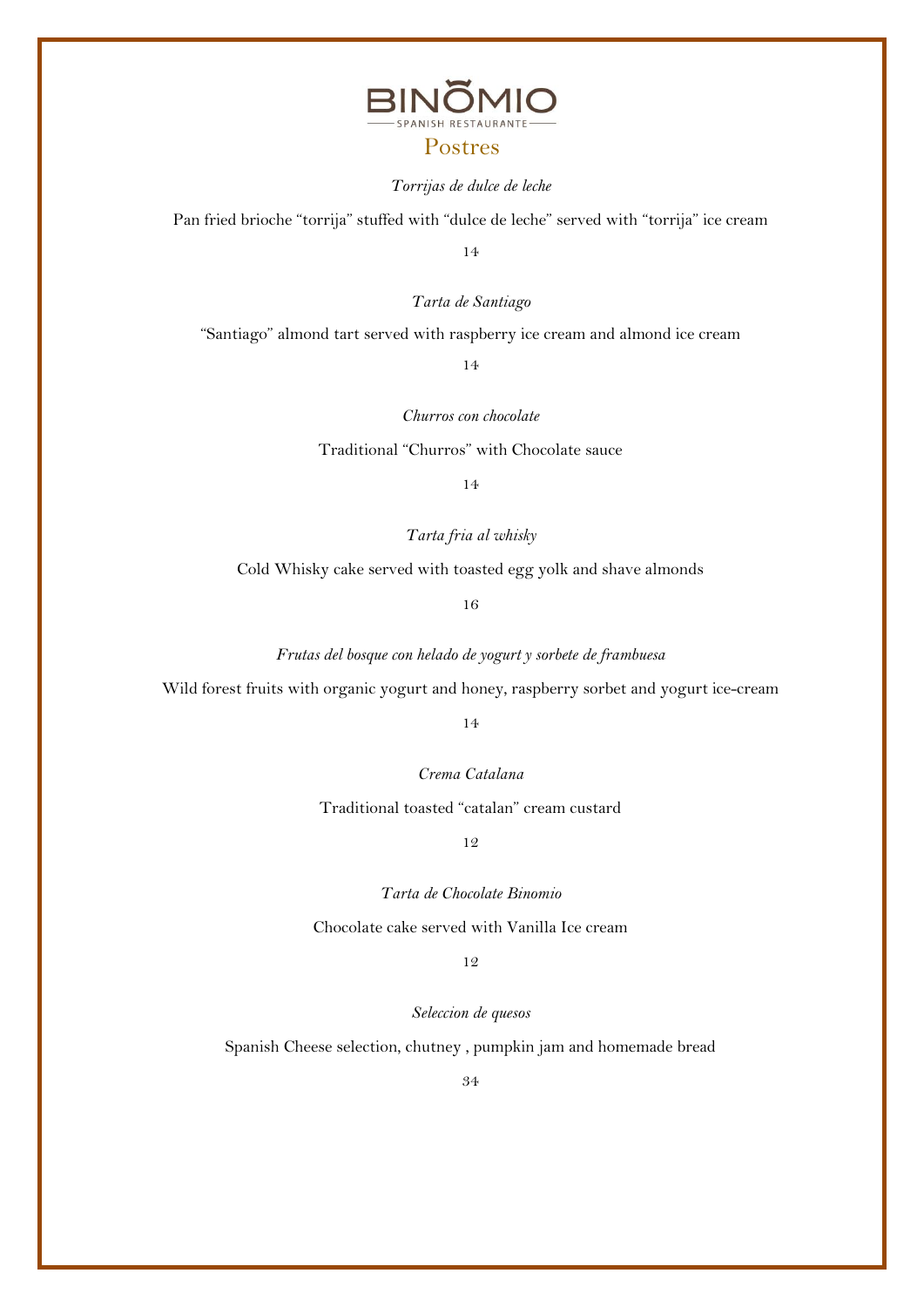| <b>BINOMIO</b>      |
|---------------------|
| SPANISH RESTAURANTE |
| Postres v Vino      |

*Torrijas de dulce de leche*

# Pan fried brioche "torrija" stuffed with "dulce de leche" served with Brioche ice cream Sherry Moscatel Emilin 22 Extra glass 12 *Tarta de Santiago*  "Santiago" almond tart served with raspberry ice cream and almond ice cream Sherry old Harvest 29 Extra glass 16 *Churros con chocolate* Traditional "Churros" with Chocolate sauce Sherry East india 25 Extra glass 13 *Tarta fria al whisky* Cold Whisky cake served with toasted egg yolk and shave almonds Sweet wine Mistela Blanca 27 Extra glass 12 *Frutas del bosque con helado de yogurt y sorbete de frambuesa* Wild forest fruits with organic yogurt and honey, raspberry sorbet and yogurt ice-cream Sweet wine Mistela Negra 27 Extra glass 12 *Crema Catalana* Traditional toasted "catalan" cream custard Sherry Vintage Ximenez spinola 29 Extra glass 18 *Tarta de Chocolate Binomio* Chocolate cake served with Vanilla Ice cream Sherry Don Emilio 24 Extra glass 12 *Seleccion de quesos* Spanish Cheese selection, chutney , pumpkin jam and homemade bread Sherry east india 42 Extra glass 13